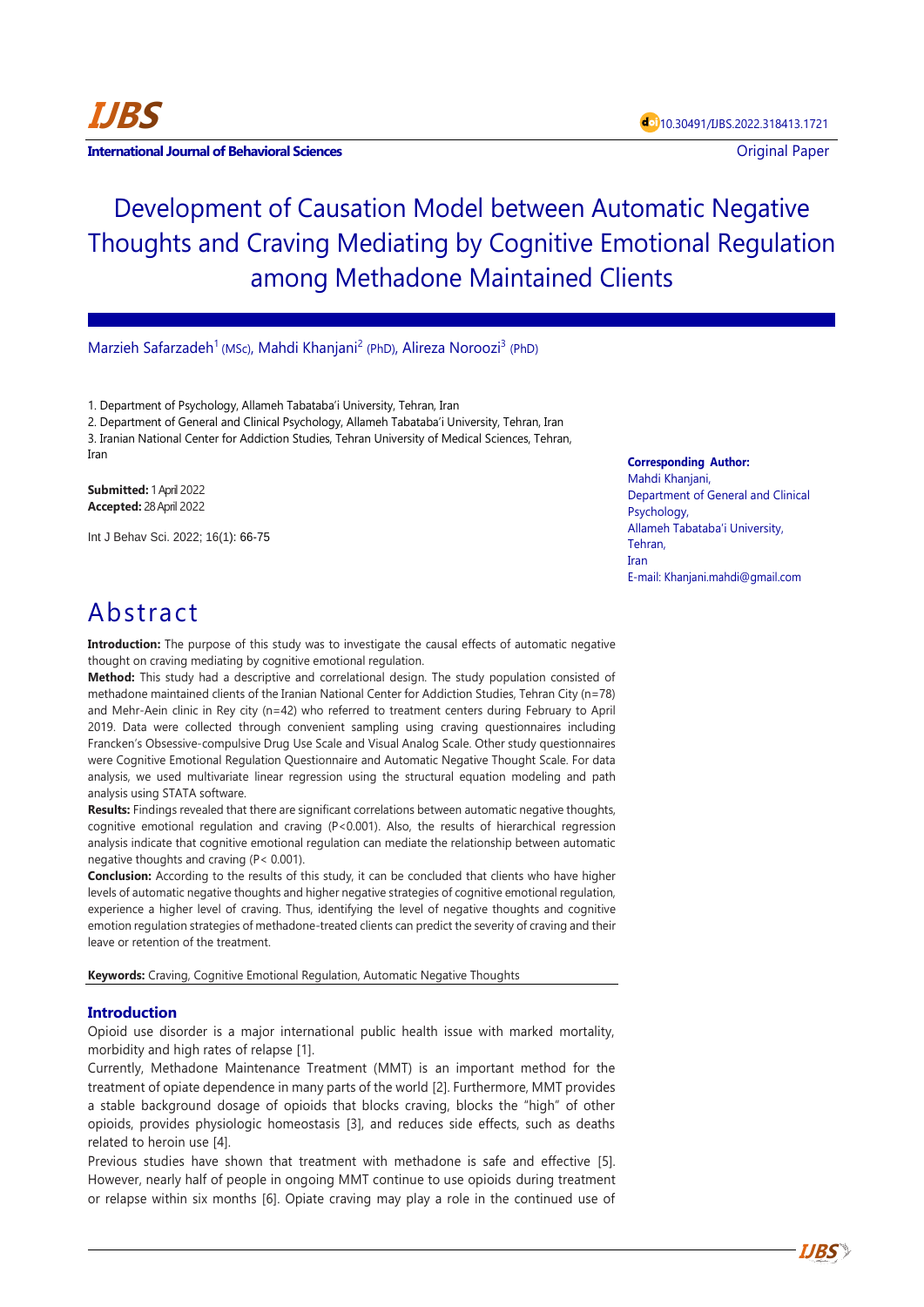opiates, despite being in MMT [7]. Craving is generally defined as a subjective experience of a desire or urge to use drugs, and is considered as the core feature of substance use disorders [8].

Craving is a major risk factor for relapse, often comprising physiological discomfort, intrusive substance-related cognitions, and affective distress [9, 10]. The complexity of the construct and the affective, cognitive, behavioral, and environmental features associated with it make the essential nature of what craving is and how it is measured particularly challenging. Thus, individual-level variables should be examined in studies, as there is the potential to identify important subgroups that might more clearly benefit from an intervention that reduces craving [11]. Several recent studies established that craving-related cognitions reported by tobacco users attempting to quit, such as "Having this unwanted thought means I will act on it," predict relapse after the start of a quit attempt [12, 13]. Identifying measurable cognitive factors that influence the development and effects of opiate related thoughts, images, impulses, and urges may support efforts to reduce the development of problematic use.

One of the cognitive processes affecting craving are automatic negative thoughts. Because confronting a stressful situation in life results in automatic thoughts and negative thoughts about craving, this plays a critical role in the generation and consequences of craving for individuals who struggle with substance use [10, 14]. On the basis of Back theory on emotional disorders, the first point in this kind of disorder is the presence of automatic negative thoughts. Automatic thoughts are thoughts or pictures that are reported as schemas or core beliefs by a person[15].

Craving is also related to affect and emotions. Negative affective states trigger craving across drug types. Specifically, acute induction of negative affect has been shown to increase craving for cigarettes [16], cocaine [17], opiates [18], and alcohol [19-21]. Given the relationship between negative affect and drug use, regulation of negative affect has important implications for substance use disorder treatment. Difficulty in emotion regulation is one of the reliable predictors for danger of tendency to use drugs [21, 22]. Evidence indicates that mutual relation between emotion regulation deficits and the use of drug leads to intensifying each other [22]. People who suffer from drug abuse disorders have problems in paying attention to emotional information; correctly comprehending them, and correct processing and desirable managing of excitements and emotions in communicating with people. These difficulties result in a person being confronted with stressful situations losing their ability to analyse, make decisions, choose appropriate behaviour, and exhibit uncompromising behaviour [23]. Garland [24] indicates a cognitive appraisal deficit contributing to increased craving and emotional pressure and ultimately to opioid abuse. Therefore, it can be said that disability in managing the excitements and the use of maladaptive cognitive emotion regulation strategies can play a role in people's tendency to the use of drugs [25]. Emotional regulation is using behavioural and cognitive strategies for making change in a period of time or intensity of experiencing an excitement [26]. It was determined that when confronting stressful situations, people use different emotional regulation strategies to adjust or improve their excitement experiences [27, 28]. Cognitive strategies are one of the most frequently used strategies for emotion regulation. Cognition or cognitive processes assist individuals in regulating their excitement and emotions and avoiding being overcome by the excitement intensity [29]. Numerous studies on cognitive beliefs about craving and relapse have been conducted [30]. However, research on cognitive beliefs, particularly negative thoughts about opioid temptation, is insufficient, and additional studies are needed to examine the relationship between cognitive factors and opioid craving in a sample of methadonetreated individuals using a model that may play a role in the development of this phenomenon.

Various studies have examined the role of many variables in substance abuse, including cognitive beliefs and negative emotions. The direct and indirect relationship between these factors and substance craving, on the other hand, has received less attention. Additionally, while multiple studies have been conducted on the cognitive factors influencing cravings for alcohol and other substances [31-34], few have examined the cognitive processes influencing craving for methadone-containing opioids. Given the importance of negative spontaneous thoughts as a self-regulatory cognitive factor in increasing the temptation to use drugs, this study aimed to determine whether negative spontaneous thoughts increase the perception of temptation via difficulty with emotion regulation. Moreover, is the proposed model of drug use temptation in recovering addicts sufficiently accurate? How do the model's variables affect the temptation to use drugs, both directly and indirectly?

## **Method**

The current study is a correlated and modeling one conducted on a collection of variables with direct and indirect relationships. The statistical population in this study was afflicted with opioid abuse and receiving MMT treatment at the national center for addiction studies and the Mehr-Aein clinic in Tehran. The convenience sampling technique was used to select the sample, including 120 volunteered individuals, 78 from the Iranian National Centre for Addiction and 42 from the Mehr-Aein clinic. They were selected for the study based on available sampling between January 2018 and March 2019. After conducting a preliminary study and preparing and validating investigation tools, including the negative automatic thoughts scale developed by Holon and Kendall, the cognitive-emotional regulation scale developed by Granfesky and Keraij, and the obsessivecompulsive drug use questionnaire, these questionnaires were distributed to 78 addicts in treatment at the Iranian National Center for Addiction Studies and 42 people at the Mehr-Aein clinic located in Rey city, Tehran, under ethical considerations and a consent was obtained from them in order to participate. Participants were interviewed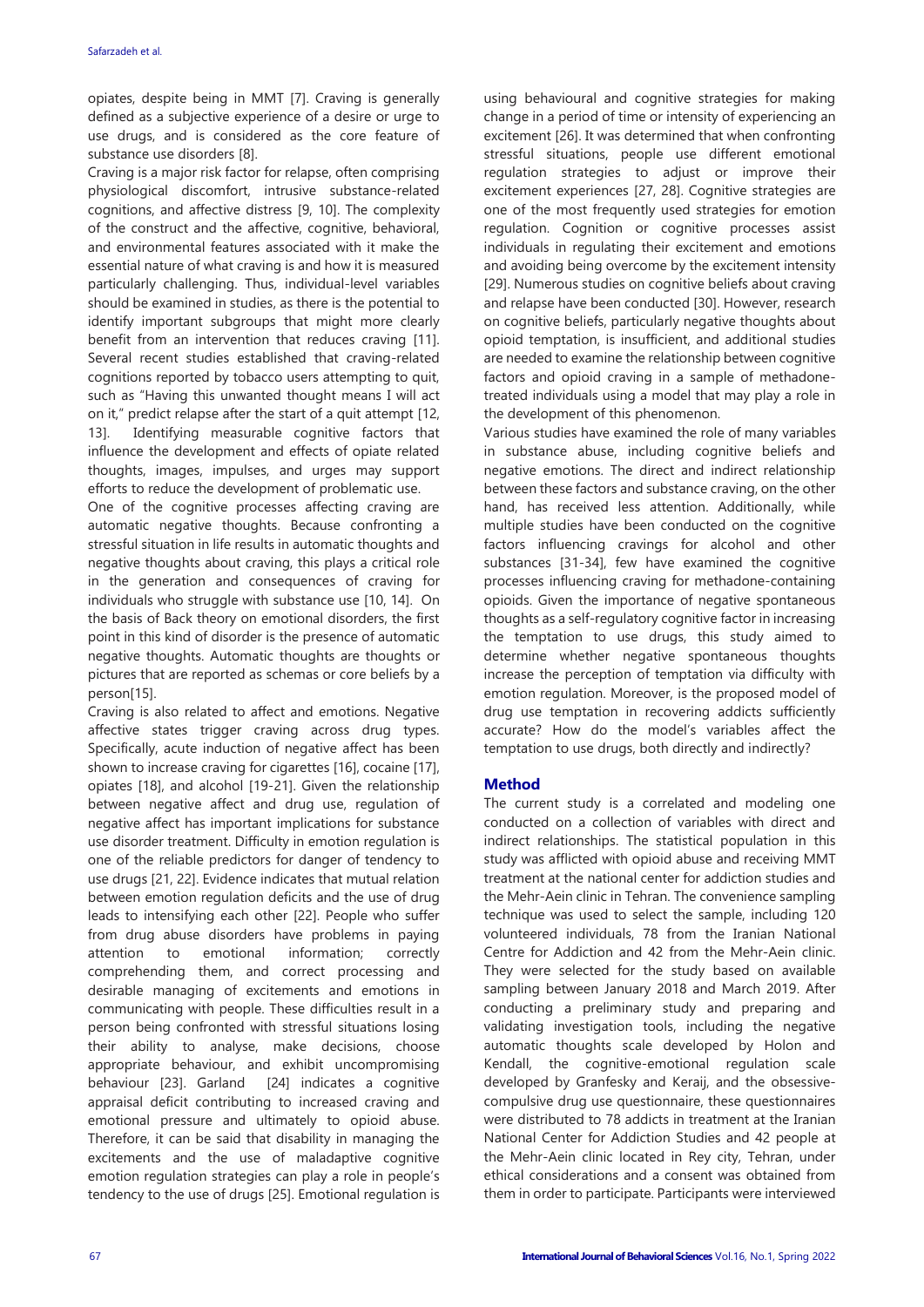prior to the distribution of the questionnaire through a demographic questionnaire and were asked about their history of drug use. The inclusion criteria of all subjects in the present study were dependence on opioids and receiving maintenance treatment. Also, they were excluded if they had psychotic, bipolar, or dissociative disorders or a severe physical illness that precluded them from participating in the study.

**Automatic Thoughts Questionnaire (ATQ):** Hollon and Kendall [35] developed this scale in 1980, which consists of 30 questions and is graded using the Likert range. Thus, for the alternatives never, sometimes, usually, often, and always, grades ranging from 1 to 5 were assigned. The ATQ measures the frequency of automatic negative statements about the self. Such statements are critical in developing, maintaining, and treating a variety of psychopathologies, including depression. ATQ addresses four dimensions of these automatic thoughts: Personal Maladjustment and Desire for Change (PMDC), Negative Self-concepts and Negative Expectations (NSNE), Low Self-Esteem (LSE), and helplessness. Items are classified according to their frequency of occurrence, ranging from "never" to "always." The total score is the sum of all 30 items. The items for each factor are: PMDC; 7, 10, 14, 20, 26; NSNE: 2, 3, 9, 21, 23, 24, 28; LSE: 17, 18; and Helplessness: 29, 30. A high total score indicates a high level of automatic negative self-statements. Golparvar translated and validated this questionnaire for the first time in Iran [36]. Hollon and Kendall [35] reported that this questionnaire had a Cronbach's alpha of 0.89. Cronbach's alpha was used in Iran to determine reliability, and factor analysis was used to determine validity. For this scale, Golparvar [36] obtained a Cronbach's alpha of 0.95 and a reliability of 0.93 [37]. The internal consistency of this scale was 0.96 in the current study using Cronbach's alpha method.

**Cognitive Emotion Regulation Questionnaire (CERQ):** Garnefski and Kraaij developed this questionnaire in 2001. It is a 36-dimensional tool that assesses cognitive excitement adjustment approaches in response to threatening and stressful life events on a five-point scale ranging from 1 (never) to 5 (always) based on nine scales: self-blame, blaming others, focusing on thoughts/ruminant, catastrophizing, positive refocusing, positive reappraisal, and refocusing on planning. Minor scale grades range from 40 to 20. High scores indicate greater use of people from a cognitive standpoint. The questionnaire categorizes cognitive emotion regulation strategies into two broad categories: adaptive and maladaptive strategies. Cronbach's alpha values ranged from 0.62 to 0.80 for nine minor scales in the study of Garnefski and Kraaij. The questionnaire's psychological measurement characteristics were evaluated by Hassani in Iran, and its reliability (Cronbach's Alpha 0.68 to 0.82) and validity were found to be acceptable [38, 39]. The internal consistency of this scale was 0.86 in the current study using Cronbach's alpha method.

**Obsessive-Compulsive Drug Use Scale (OCDUS):** This questionnaire is based on craving and was developed as a motivational status measure by Franken et al. in 2002 [40]. It considers the craving for a period of time, typically one week. The main questionnaire consists of 12 questions. Three factors are evaluated: "thoughts and interference," which includes questions 2, 3, 4, 6, 8, and 9, "tendency to use heroin and usage control," which includes questions 1, 7, 12, and 13, and "resistance to thoughts and decisions to use heroin," which includes questions 5 and 11. Internal consistency of the components of this questionnaire in the study conducted by Hassani-Abharian et al. [41] was meaningful for abusers of various opioids, including heroin. This questionnaire in Persian includes four factors: "desire for usage and mental obsession with drugs," which includes four questions 1, 2, 7, and 8; the second factor is the effect of desire and thoughts about drugs on the work and life of users, which includes two questions 3 and 9; the third factor is "motivation, emotion, and lack of control," which includes four questions 4, 6, 11, and 12; and the fourth factor is "resistance to drug use," which includes two questions 5 and 10. Each question was assigned a grade between 1 and 5, and the grade attributed to each subset is equal to the average grade corresponding to all of its questions [40, 41]. The internal consistency of this scale was 0.97 in the current study using Cronbach's alpha method.

**Visual Analog Scale (VAS):** The justified study scale by Sinha et al. [17] was used to assess heroin craving levels. The VAS scale includes questions on the most intense temptation experienced in the last week, the last two days, the last 24 hours, and the current moment. Conscious craving levels range from zero (not at all) to 100 (very high). The examiner should demonstrate a ruler to the examinee to ascertain the extent to which his craving ranged from none to extremely strong. The back of the ruler is then graded from zero to 100. The examiner notes the number between zero and 100 on the back of the ruler by considering the point to which the person referred on the ruler. This number represents the intensity of the craving. The VAS was developed in response to previous research on a visual test for craving measurement. Ekhtiari et al. reported a high degree of reliability and validity for craving measurement [42]. The internal consistency of this scale was 0.95 in the current study using Cronbach's alpha method.

The data were analyzed using descriptive and inferential statistics. Descriptive statistics were used to examine the sample's demographic information in terms of frequency and percentage and some descriptive indicators of research variables (mean, standard deviation, skew, and elongation). The Pearson correlation coefficient and the fit-test were used as inferential statistics. Then, through SPSS 21 and STATA 14 software, the structural equation analysis method was employed to evaluate the hypothetical model. Cronbach's alpha was also used to determine the tools' reliability.

#### **Results**

The findings of this study are presented in two distinct descriptive and inferential sections. The study enrolled 120 participants, most of whom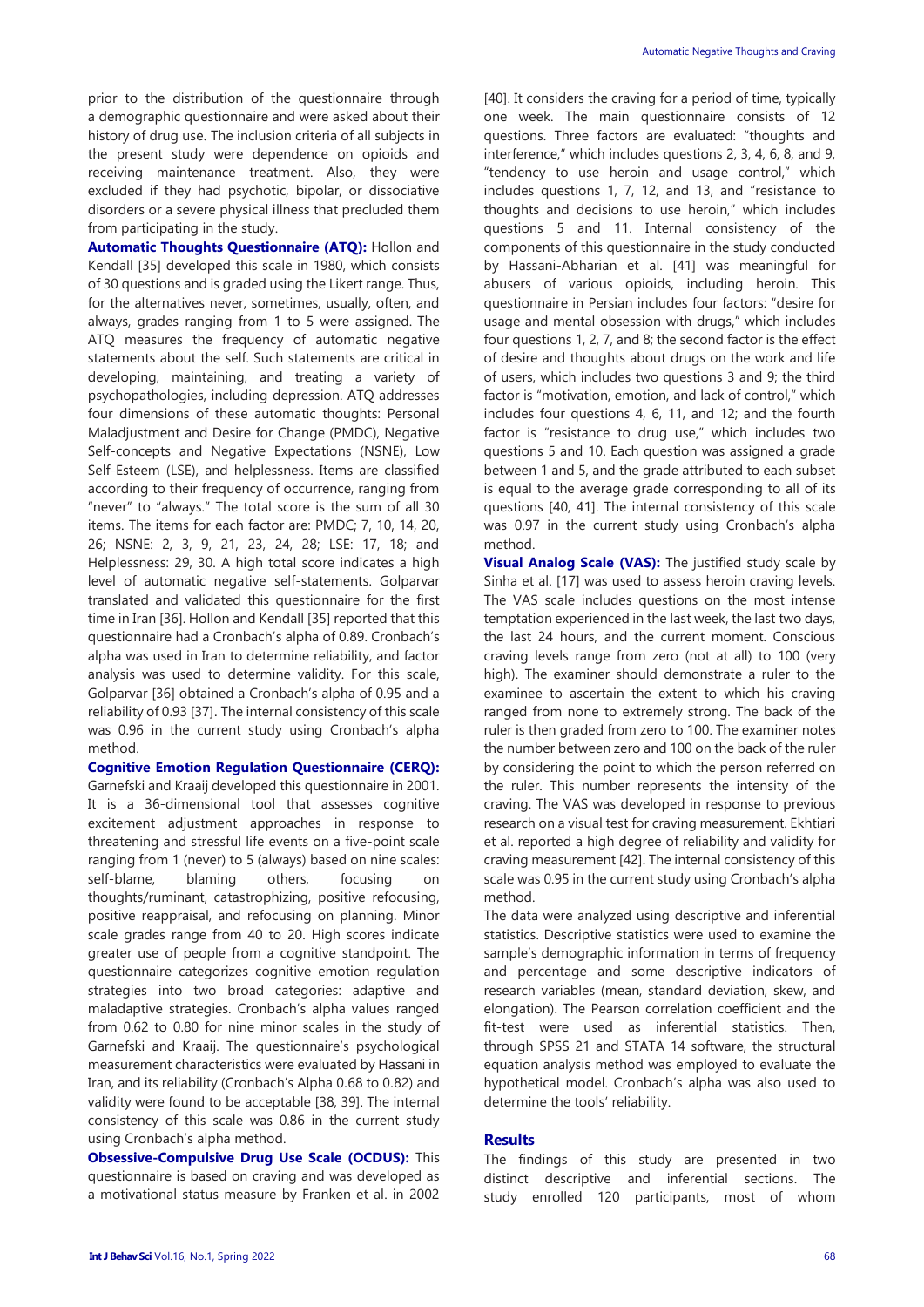were men (98%). The age range of the participants was from 27 to 76 years. Table 1 contains the entire sample's descriptive indices (mean, median, and standard deviation). The calculated mean and standard deviation indicate that the scores have a wide range of variability.

Table 2 contains descriptive statistics pertaining to drugs. By counting the number of participants who used each substance, the most frequently used drugs were cigarettes, opium, alcohol, illegal methadone, heroin, marijuana, methamphetamine, and tramadol, and the most frequently used method of use was smoking.

|                                        |            | <b>Craving</b>  |                | <b>Table 1.</b> Demographic and Clinical Characteristics of Sample (N _ 120)<br>Automatic negative thoughts Cognitive emotional regulation |          |                    |      |  |  |  |
|----------------------------------------|------------|-----------------|----------------|--------------------------------------------------------------------------------------------------------------------------------------------|----------|--------------------|------|--|--|--|
| <b>Demographics</b>                    | N (%)      | Mean $(\pm SD)$ | P              | Mean $(\pm SD)$                                                                                                                            | P        | Mean $(\pm SD)$    | Ρ    |  |  |  |
| Sex                                    |            |                 |                |                                                                                                                                            |          |                    |      |  |  |  |
| Male                                   | (98.3) 118 | $6.28 \pm 3.93$ |                | $64.73 \pm 29.4$                                                                                                                           |          | 119.39±18.20       |      |  |  |  |
| Female                                 | 2(1.7)     | $5.37 \pm 1.94$ | 0.74           | $116.5 \pm 2.12$                                                                                                                           | $*0.015$ | $108 + 29.69$      | 0.68 |  |  |  |
| Marital status                         |            |                 |                |                                                                                                                                            |          |                    |      |  |  |  |
| Single                                 | 41(34.2)   | $6.29 \pm 4.5$  |                | 72.41±27.66                                                                                                                                |          | 119.24±17.92       |      |  |  |  |
| Married                                | 69(57.5)   | $5.96 \pm 3.72$ |                | $61.13 \pm 29.75$                                                                                                                          |          | $118.66 \pm 18.7$  |      |  |  |  |
| Widow                                  | 2(1.7)     | $5.37 \pm 1.94$ | 0.84           | 82.5±45.96                                                                                                                                 | 0.32     | $122 + 9.89$       | 0.92 |  |  |  |
| Quarrel                                | 4(3.3)     | $6 + 2.31$      |                | 58.5±21.39                                                                                                                                 |          | $119 \pm 12.72$    |      |  |  |  |
| Divorced                               | 3(2.5)     | 6 ± 2.13        |                | $80.66 \pm 59$                                                                                                                             |          | $131 \pm 33.18$    |      |  |  |  |
| Work status                            |            |                 |                |                                                                                                                                            |          |                    |      |  |  |  |
| Full-time                              | 34(28.3)   | $5.51 \pm 3.11$ |                | 58.52±21.26                                                                                                                                |          | $117.17 \pm 14.34$ |      |  |  |  |
| Regular part time                      | 13(10.8)   | $6.05 \pm 3.48$ |                | $59.53 \pm 20.8$                                                                                                                           |          | 122.15±18.66       |      |  |  |  |
| Irregular part time                    | 19(15.8)   | $7.11 \pm 3.82$ | 0.28           | $65.63 \pm 26.11$                                                                                                                          | $^*0.02$ | $121.42 \pm 16.64$ | 0.83 |  |  |  |
| Unemployed                             | 35(29.2)   | $6.87 \pm 4.76$ |                | 78.60±32.84                                                                                                                                |          | $119.31 \pm 18.15$ |      |  |  |  |
| Retired                                | 18(15)     | $5.44 \pm 3.59$ |                | 55.66±38.88                                                                                                                                |          | 119.44±26.60       |      |  |  |  |
| Location                               |            |                 |                |                                                                                                                                            |          |                    |      |  |  |  |
| Home                                   | 116(96.7)  | $6.17 \pm 3.87$ |                | $65.35 \pm 30.01$                                                                                                                          | 0.88     | 119.38±18.48       | 0.74 |  |  |  |
| Workplace                              | 3(2.5)     | $9.08 \pm 5.39$ | 0.36           | 74±36.34                                                                                                                                   |          | $111.33 \pm 14.36$ |      |  |  |  |
| Ownership of the house                 |            |                 |                |                                                                                                                                            |          |                    |      |  |  |  |
| My own or my<br>wife                   | 43(35.8)   | $5.41 \pm 3.25$ |                | 51.46±25.52                                                                                                                                |          | 115.76±18.78       |      |  |  |  |
| Family                                 | 36(30)     | 7.49±4.73       | $^{\circ}0.01$ | 74.44±27.08                                                                                                                                | $*0.001$ | 120.47±17.83       | 0.48 |  |  |  |
| Rent                                   | 29(32.5)   | $5.8 + 3.31$    |                | 71.69±31.70                                                                                                                                |          | 121.82±18.57       |      |  |  |  |
| partner                                |            |                 |                |                                                                                                                                            |          |                    |      |  |  |  |
| Parents                                | 36(30)     | $7.22 \pm 4.53$ |                | 72.16±29.02                                                                                                                                |          | 121.16±16.74       |      |  |  |  |
| Spouse and/or<br>baby                  | 67(55.8)   | $5.52 \pm 3.30$ | $^*0.014$      | 58.35±28.43                                                                                                                                | 0.018    | $118.31 \pm 19.01$ | 0.82 |  |  |  |
| Alone                                  | 12(10)     | $6.52 \pm 3.8$  |                | $84.25 \pm 32.8$                                                                                                                           |          | 121.33±21.38       |      |  |  |  |
| education                              |            |                 |                |                                                                                                                                            |          |                    |      |  |  |  |
| illiterate                             | 6(5)       | $4.70 \pm 1.73$ |                | 78.83±46.1                                                                                                                                 |          | 119.16±27.24       |      |  |  |  |
| Under the<br>diploma                   | 51(42.5)   | $6.79 \pm 4.33$ |                | 69.41±29.56                                                                                                                                |          | 117.58±18.34       |      |  |  |  |
| diploma                                | 52(43.3)   | $6.26 \pm 3.92$ | 0.45           | 69.44±30.20                                                                                                                                | 0.43     | 120.34±18.55       | 0.78 |  |  |  |
| Associate Degree<br>until the Bachelor | 10(8.3)    | $4.77 \pm 1.51$ |                | $56.2 \pm 15.46$                                                                                                                           |          | 123.10±11.66       |      |  |  |  |
| military service status                |            |                 |                |                                                                                                                                            |          |                    |      |  |  |  |
| Completion of<br>military service      | 90(75.5)   | $6.65 \pm 4.12$ |                | 66.42±30.18                                                                                                                                |          | 119.32±19.68       |      |  |  |  |
| Escape                                 | 1(0.8)     | $4\pm0$         | 0.18           | $80\pm0$                                                                                                                                   | 0.23     | $97\pm0$           | 0.28 |  |  |  |
| Absenteeism                            | 3(2.5)     | $8.5 \pm 4.27$  |                | 71.33±13.05                                                                                                                                |          | $127 + 8.54$       |      |  |  |  |
| Exemption                              | 24(20)     | $4.71 \pm 2.68$ |                | 56.95±27.73                                                                                                                                |          | 119.66±12.29       |      |  |  |  |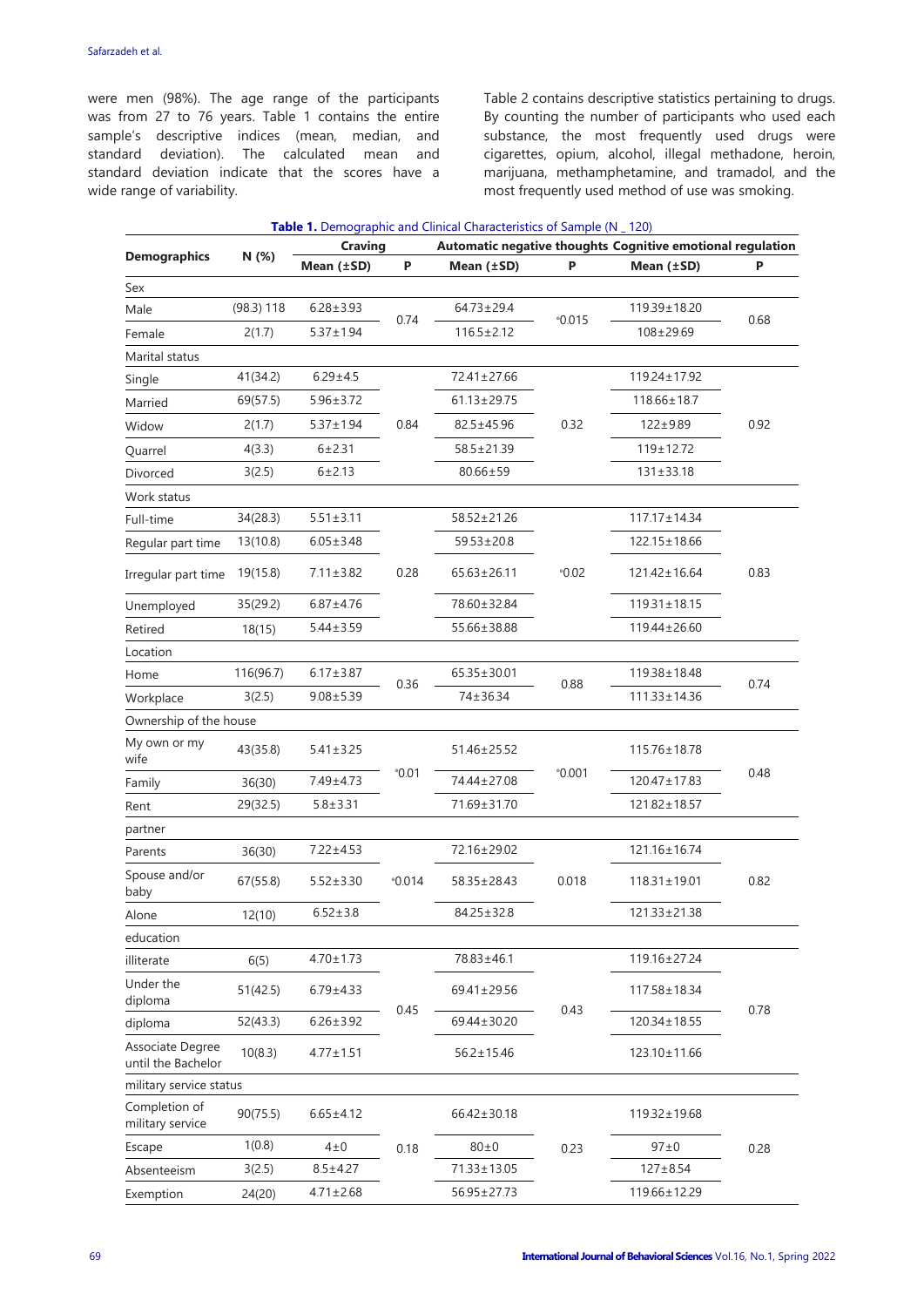|                                 | <b>Table 2.</b> Descriptive Statistics of Drug |                       |                                      |                                |                                      |                                         |                                      |                                        |                                                  |                                                                                                    |  |
|---------------------------------|------------------------------------------------|-----------------------|--------------------------------------|--------------------------------|--------------------------------------|-----------------------------------------|--------------------------------------|----------------------------------------|--------------------------------------------------|----------------------------------------------------------------------------------------------------|--|
| <b>Types of</b><br><b>Drugs</b> | N(%)                                           | <b>First time use</b> |                                      | <b>Years of</b><br>consumption |                                      | Days of<br>consumption in<br>last month |                                      | Days of<br>consumption in<br>Last week |                                                  | <b>Frequency of</b>                                                                                |  |
|                                 |                                                | <b>Mean</b>           | <b>Standard</b><br>deviation<br>(SD) | <b>Mean</b>                    | <b>Standard</b><br>deviation<br>(SD) | <b>Mean</b>                             | <b>Standard</b><br>deviation<br>(SD) |                                        | <b>Standard</b><br><b>Mean deviation</b><br>(SD) | consumption<br>ways                                                                                |  |
| Cigarette                       | 155 (95%)                                      | 18.65                 | 8.27                                 | 24.73                          | 13.31                                | 28.03                                   | 7.42                                 | 6.53                                   | 1.75                                             | ÷,                                                                                                 |  |
| Alcohol                         | 75 (62%)                                       | 12.08                 | 13.75                                | 2.88                           | 6.66                                 | 2.25                                    | 7.53                                 | 0.16                                   | 0.95                                             | $\overline{\phantom{m}}$                                                                           |  |
| Opium                           | 115 (95%)                                      | 21.84                 | 8.39                                 | 14.08                          | 11.74                                | 20.48                                   | 13.80                                | 0.01                                   | 0.09                                             | Intravenous<br>injection=4<br>Eating=25<br>Intravenous<br>injection=4<br>Non-venous<br>injection=1 |  |
| Heroin                          | 56 (46%)                                       | 12.88                 | 15.08                                | 4.00                           | 7.54                                 | 8.78                                    | 13.86                                | 0.07                                   | 0.64                                             | Sweetheart=35<br>Intravenous<br>injection=17<br>Inhalation=3<br>Eating= $1$                        |  |
| Illicit<br>Methadone            | 63 (52%)                                       | 19.10                 | 19.50                                | 0.78                           | 2.80                                 | 4.98                                    | 10.94                                | 0.001                                  | 0.001                                            | Eating=62<br>Intravenous<br>injection=1                                                            |  |
| Tramadol                        | 29 (24%)                                       | 6.13                  | 11.66                                | 0.23                           | 0.86                                 | 1.09                                    | 5.43                                 | 0.001                                  | 0.001                                            |                                                                                                    |  |
| Cannabis                        | 55 (45%)                                       | 8.95                  | 10.54                                | 2.00                           | 5.42                                 | 2.28                                    | 7.69                                 | 0.001                                  | 0.001                                            | Intravenous<br>injection=54<br>Eating= $1$                                                         |  |
| Methamphe<br>tamine             | 48 (40%)                                       | 12.06                 | 15.84                                | 1.21                           | 2.64                                 | 4.66                                    | 0.97                                 | 0.01                                   | 0.091                                            | Sweetheart=45<br>Intravenous<br>injection=4                                                        |  |

Table 3 summarizes the participants' descriptive indices for subscales of the cognitive emotion regulation, negative thoughts, and craving variables. This table shows that the OCDUS index's minor scale of the effect of desire on work and life has the highest average. Additionally, the average grades of sick people on questions about the intensity of temptation on a Visual Analog Scale (VAS) are comparable and close to one another. This demonstrated that patients almost always responded similarly to questions about the intensity of temptation at different times. Finally, the question about current temptation intensity received the highest average grade.

Furthermore, the participants' highest grade on the negative thoughts index is associated with a negative self-concept and expectations, with an average of 15.58. The study sample received the highest grade on the ruminant subscales of the negative cognitive emotion regulation index, with an average of 13.91. In the positive excitement, the focus on planning received the highest grade for the cognitive adjustment approach, with an average of 14.55. The treatment duration was 75 months based on the results obtained with an average dose of 20 ccs of methadone. Moreover, no significant relationship was observed between these two indicators and psychological variables.

Before doing the path analysis, the essential hypotheses of this approach were investigated including the normality of a single variable, the normality of a multivariable, the lack of multicollinearity and discarded data. All hypotheses were correct except the normality of data distribution. To eliminate the abnormalities of the distributions, Sattora-Bentler normal correction method in the STATA software was used. By considering the basis of the approach analysis, the latent and observed variables were the basis of correlation. Table 4 shows the correlation coefficient of endogenous and exogenous research variables. According to the presented results in Table 4, negative thoughts have a positive meaningful relationship with the components of negative strategy (P<0.05, r=0.53), craving (P<0.05, r=0.57) and has a negative and meaningful relationship with the component of positive cognitive emotion regulation strategies (P<0.05, r=-0.24). Negative cognitive emotion regulation strategies have meaningful relationships with components of craving (r=0.49) and negative thoughts (r= 0.53). Positive strategy has only a meaningful relationship with negative thoughts (r=-0.24). In addition to these two variables, the duration of treatment and the amount of dose of methadone has no meaningful relationship with variables of negative thoughts, emotion regulation strategies, and craving. Only the duration of treatment and the amount of dose of methadone have a low correlation with the coefficient (r=0.25) at the level P<0.05. There is only a correlation between the age index and the duration of treatment with a coefficient of (r= 0.18). Notably, in the visual analog and obsessivecompulsive drug scales for measuring craving, the Spearman correlation coefficient shows a relatively high correlation (0.7) of participants' scores for both scales.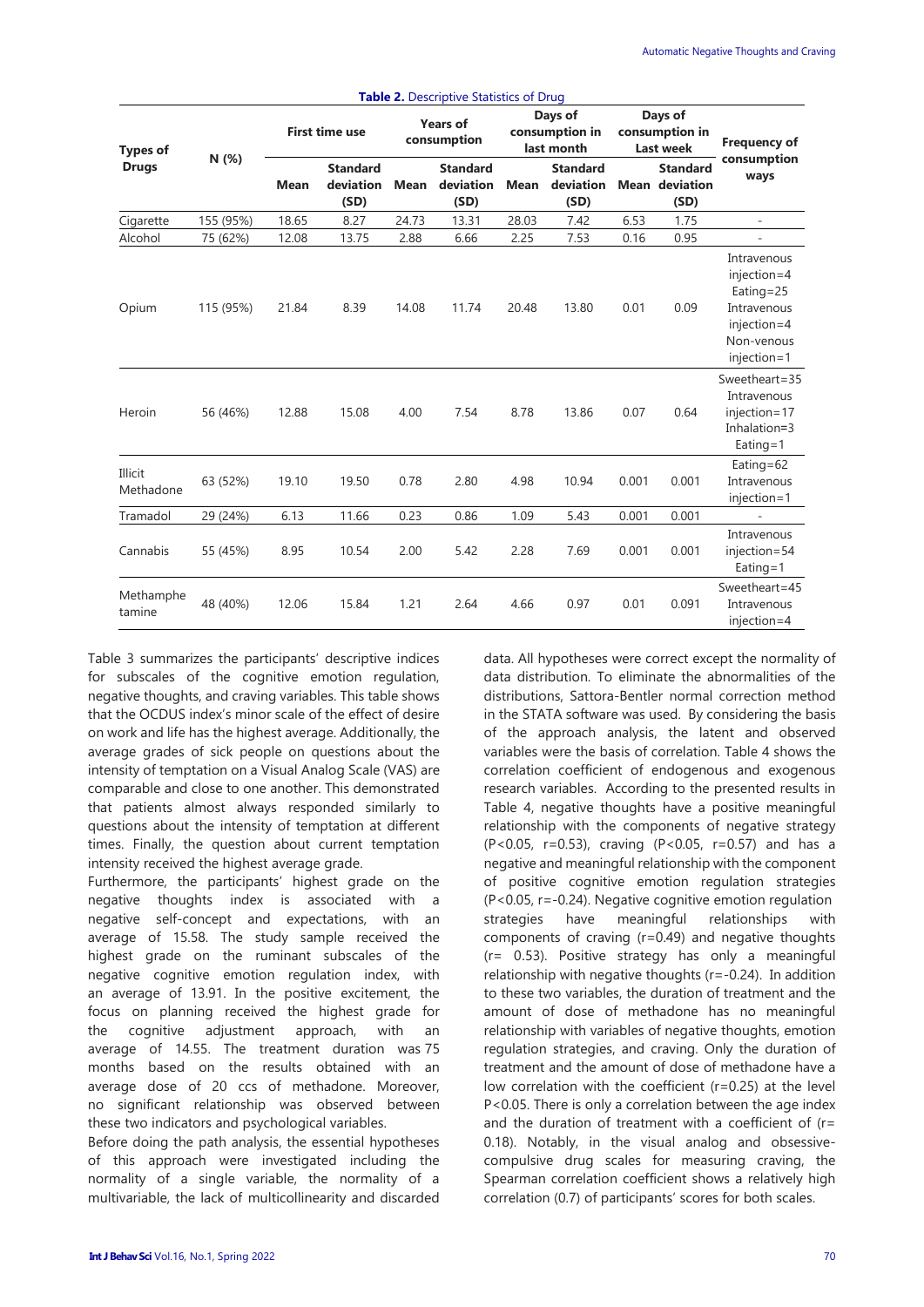#### Safarzadeh et al.

| <b>Table 3. Descriptive Statistics of Variables</b> |             |           |           |                |            |  |  |  |
|-----------------------------------------------------|-------------|-----------|-----------|----------------|------------|--|--|--|
| <b>Variables</b>                                    | <b>Mean</b> | <b>SE</b> | <b>SD</b> | Min            | <b>Max</b> |  |  |  |
| Craving                                             |             |           |           |                |            |  |  |  |
| Desire and mental preoccupation with drugs          | 1.60        | 0.09      | 1.06      | $\mathbf{1}$   | 5          |  |  |  |
| The effect of desire for drugs                      | 1.65        | 0.11      | 1.21      | $\mathbf{1}$   | 5          |  |  |  |
| Motivation, emotion and lack of control             | 1.56        | 0.08      | 0.98      | 0.75           | 4.50       |  |  |  |
| Resistance to drug use                              | 1.44        | 0.07      | 0.82      | $\mathbf{1}$   | 5          |  |  |  |
| Automatic negative thoughts                         |             |           |           |                |            |  |  |  |
| Desire for Change                                   | 13.13       | 0.51      | 5.59      | 5              | 25         |  |  |  |
| <b>Negative Self-Concepts</b>                       | 15.58       | 0.69      | 7.61      | 7              | 35         |  |  |  |
| Low Self-Esteem                                     | 3.84        | 0.21      | 2.31      | $\overline{c}$ | 10         |  |  |  |
| Helplessness                                        | 3.85        | 0.22      | 2.45      | $\overline{c}$ | 10         |  |  |  |
| Negative strategy cognitive emotional<br>regulation |             |           |           |                |            |  |  |  |
| Self-blame                                          | 13.86       | 0.29      | 3.21      | 4              | 20         |  |  |  |
| Rumination                                          | 13.91       | 0.26      | 2.93      | 4              | 20         |  |  |  |
| Catastrophizing                                     | 13.30       | 0.31      | 3.47      | 4              | 20         |  |  |  |
| Other blame                                         | 13.90       | 0.30      | 3.32      | 4              | 20         |  |  |  |
| Positive Strategy Cognitive emotional<br>regulation |             |           |           |                |            |  |  |  |
| Acceptance                                          | 14.36       | 0.31      | 3.46      | 4              | 20         |  |  |  |
| Positive refocusing                                 | 13.60       | 0.33      | 3.68      | 4              | 20         |  |  |  |
| Refocus on planning                                 | 14.55       | 0.28      | 3.10      | 4              | 20         |  |  |  |
| Positive reappraisal                                | 12.07       | 0.35      | 3.92      | 4              | 20         |  |  |  |
| Putting into perspective                            | 9.60        | 0.42      | 4.69      | 4              | 20         |  |  |  |
| VAS(Severity of craving)                            |             |           |           |                |            |  |  |  |
| In Present                                          | 12.70       | 2.23      | 24.50     | 0              | 100        |  |  |  |
| Last 24 hours                                       | 10.90       | 2.24      | 24.53     | 0              | 95         |  |  |  |
| 2,3 days past                                       | 10.70       | 2.24      | 24.59     | $\mathbf 0$    | 100        |  |  |  |
| Last week                                           | 11.58       | 2.27      | 24.92     | 0              | 100        |  |  |  |
| Dose of Methadone(cc)                               | 20.30       | 1.03      | 11.37     | $\overline{c}$ | 42         |  |  |  |
| Duration of treatment(month)                        | 70.10       | 4.83      | 52.93     | 1              | 192        |  |  |  |

|                              | <b>Table 4.</b> Zero-Order Correlations between Study Variables (N 120) |                                               |            |              |                             |                                    |     |
|------------------------------|-------------------------------------------------------------------------|-----------------------------------------------|------------|--------------|-----------------------------|------------------------------------|-----|
| <b>Variables</b>             | <b>Negative</b><br><b>Strategy</b><br>of CERO                           | <b>Positive</b><br><b>Strategy</b><br>of CERO | <b>ATC</b> | <b>OCDUS</b> | Dose of<br><b>Methadone</b> | <b>Duration</b><br>of<br>treatment | Age |
| Negative Strategy of CERQ    | 1                                                                       |                                               |            |              |                             |                                    |     |
| Positive Strategy of CERQ    | 0.16                                                                    | 1                                             |            |              |                             |                                    |     |
| <b>ATC</b>                   | $0.53**$                                                                | $-0.24**$                                     | 1          |              |                             |                                    |     |
| <b>OCDUS</b>                 | $0.40**$                                                                | $-0.16$                                       | $0.57**$   | 1            |                             |                                    |     |
| Dose of Methadone(cc)        | 0.08                                                                    | $-0.07$                                       | 0.04       | $-0.01$      |                             |                                    |     |
| Duration of treatment(month) | $-0.05$                                                                 | $-0.01$                                       | $-0.09$    | $-0.1$       | $0.33**$                    | 1                                  |     |
| Age                          | 0.02                                                                    | $-0.28$                                       | $-0.14$    | $-0.02$      | $-0.06$                     | $0.20*$                            |     |

Note. CERQ \_ Cognitive emotional regulation Questionnaire; ATC \_ Automatic negative thoughts; OCDUS \_ Obsessive Compulsive Drug Use Scale.–Depression subscale.

\* P<0.05. \*\*P<0.01

For determining the role of negative thoughts in predicting the components of excitement cognitive adjustment and cravings, a model was designed based on theoretical foundations and research background. Negative thoughts as endogenous variables and cognitive emotion regulation strategy and craving were as exogenous structures of the suggested model for the study. Negative thoughts included four indicators (maladjustment, negative self-concept, low self-esteem and helpless) and cognitive emotional regulation included negative and positive strategies. The suggested model was analyzed by the use of path analysis approach in STATA. The final research model has been presented in Figure 1.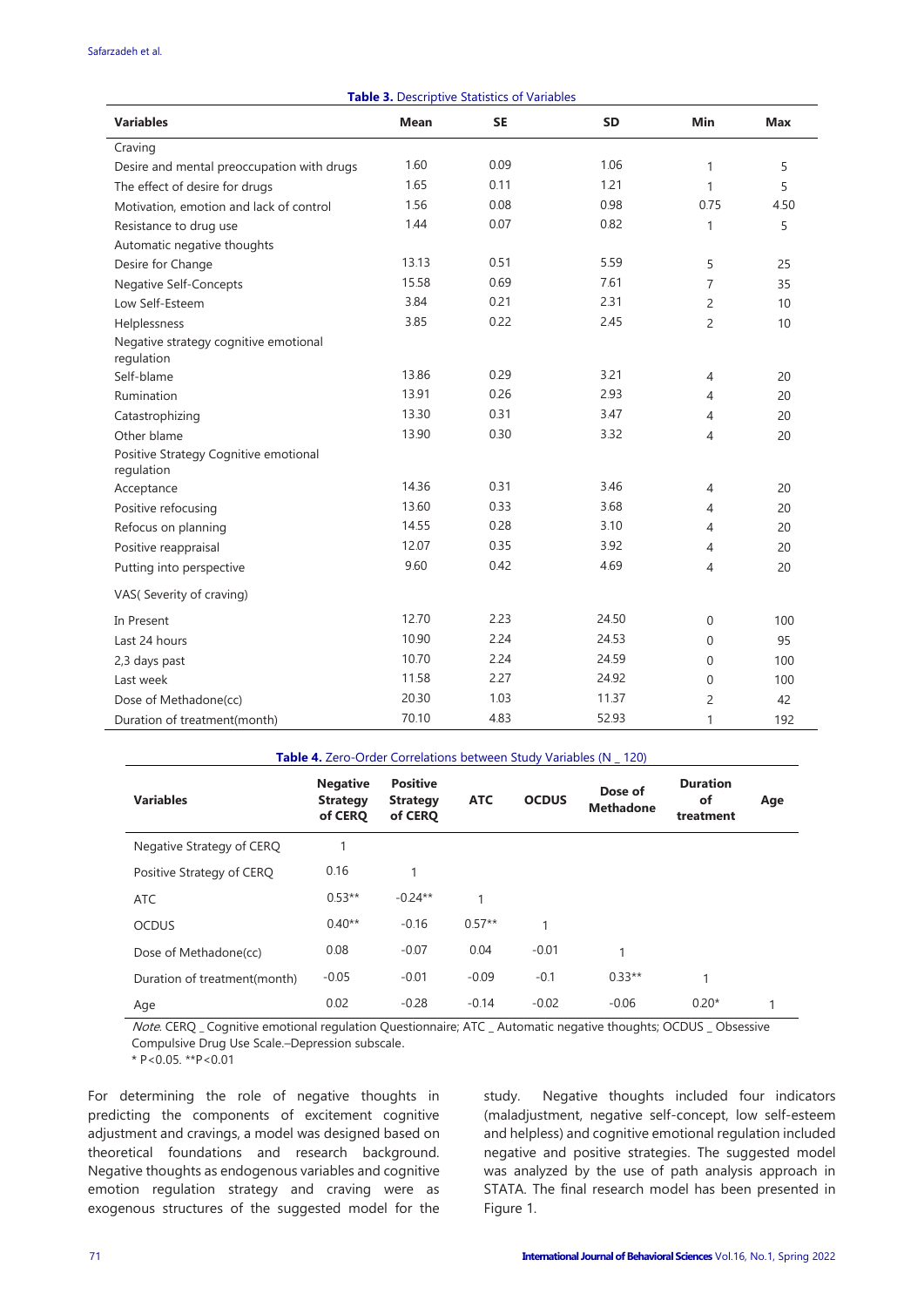

**Figure 1.** Final Model of the Research Variables

In the present study, to assess the fitting of the model for approach analysis, a set of indicators such as RMSEA, TLI, CFI and SRMR have been used. Table 5 shows the related statistics about the fitting of the used model. According to the mentioned indexes, especially indexes of (RMSEA =0.06), (CFI  $= 0.096$ ), (TLI =0.97), and (SRMR =0.094), the investigated hypothetical model (Figure 1) in this study is compatible with the data, so it can significantly predict the craving of drug usage. The final structural model of the research along with the standardized coefficients is presented in Figure 1. As it can be seen, all direct path of cognitive emotion regulation strategies and indirect path of negative thoughts on craving at the level of (P <0.05) are meaningful.

After determining the total fitting of the model, the direct and indirect paths among the study variables were investigated (Table 6). Based on the final structural model as given in Table 6, the observed variables for latent structures of negative thoughts and craving were defined very well based on the factor loads among latent structures and indicator variables (more than 0.30). Table 7 indicates the direct and indirect effects of endogenous variables on exogenous variables. According to Figure 17, the direct and indirect effects of all independent variables on dependent variables were meaningful and in compatible with the hypothetical model of the study. According to the results of Table 7, automatic negative thoughts with 1.14 have a direct effect on negative strategies. Moreover, with a value of -1.46, it has a negative effect on positive cognitive emotion regulation strategies. This means that by increasing the use of negative strategies of cognitive emotion regulation (self-blame, blaming of others, ruminant and catastrophizing) and also by decreasing positive emotional regulation strategies, it leads to increased craving in individuals. Also, negative strategies with a rate of 0.47 have a direct effect on craving. Cognitive emotional regulation positive strategies with a coefficient of 0.026 have an opposite effect on craving.

|                                                  |        |                                                                              |                          | <b>Table 5.</b> Goodness-of-Fit Indexes |       |                        |             |  |
|--------------------------------------------------|--------|------------------------------------------------------------------------------|--------------------------|-----------------------------------------|-------|------------------------|-------------|--|
| <b>Fitting indexes</b>                           | $X^2$  | df                                                                           | р                        | <b>RMSEA</b>                            |       | TLI<br><b>CFI</b>      | <b>SRMR</b> |  |
| Value                                            | 45.714 | 32                                                                           | 0.055                    | 0.06                                    |       | 0.09<br>0.97           | 0.09        |  |
|                                                  |        | Table 6. Relations between Latent Variables with Obvious Variables           |                          |                                         |       |                        |             |  |
| <b>Latent Variables</b>                          |        |                                                                              | <b>Obvious Variables</b> |                                         |       |                        | <b>Beta</b> |  |
|                                                  |        |                                                                              |                          | Desire for Change                       |       |                        | 1           |  |
| Automatic negative                               |        |                                                                              |                          | <b>Negative Self-Concepts</b>           |       |                        | 1.4         |  |
| thoughts                                         |        |                                                                              |                          | Low Self-Esteem                         |       |                        | 0.39        |  |
|                                                  |        |                                                                              | Helplessness             |                                         |       |                        | 0.45        |  |
|                                                  |        | Desire and mental preoccupation with drugs<br>The effect of desire for drugs |                          |                                         |       |                        |             |  |
| Craving                                          |        | 1.1                                                                          |                          |                                         |       |                        |             |  |
|                                                  |        | 0.94                                                                         |                          |                                         |       |                        |             |  |
|                                                  |        |                                                                              |                          | Resistance to drug use                  | 0.71  |                        |             |  |
|                                                  |        | Table 7. Direct and Indirect Effects of Endogenous and Exogenous Variables   |                          |                                         |       |                        |             |  |
|                                                  |        |                                                                              |                          |                                         |       | <b>Types of effect</b> |             |  |
| <b>Direction path</b>                            |        |                                                                              |                          | <b>Direct</b><br>effect                 | P     | <b>Indirect effect</b> | P           |  |
| Automatic negative thoughts on Positive Strategy |        |                                                                              |                          | $-1.46$                                 | 0.001 |                        |             |  |
| Automatic negative thoughts on Negative Strategy |        |                                                                              |                          | 1.14                                    | 0.001 |                        |             |  |
| Automatic negative thoughts on Craving           |        |                                                                              |                          |                                         |       | 0.07                   | 0.001       |  |
| Negative Strategy on Craving                     |        |                                                                              |                          | 0.47                                    | 0.001 |                        |             |  |
| Positive Strategy on Craving                     |        |                                                                              |                          | $-0.02$                                 | 0.001 |                        |             |  |

#### **Discussion**

The results of the present study showed that cognitive self-regulatory strategies have a significant direct effect on craving and mediate the relationship between negative automatic thoughts and cravings. This means, automatic negative thoughts include components of maladjustment,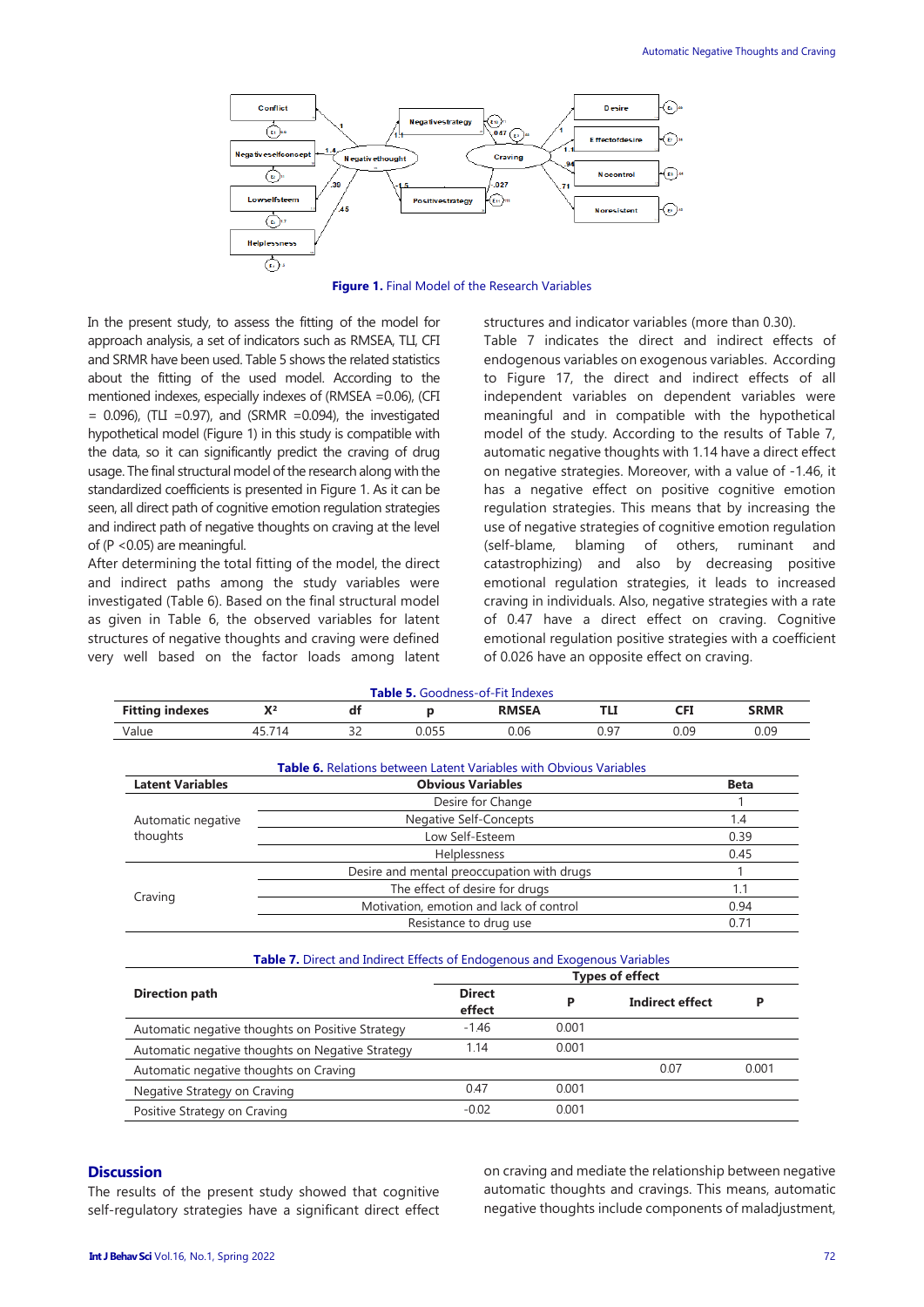negative self-concept and expectations, low self-esteem, and helplessness. Among these, the components of negative self-concept and expectations of oneself and maladjustment indicate most of the negative thoughts. According to this model, automatic negative thoughts (negative thoughts about oneself, others, and the future that are automatically activated in the mind and the person is unable to prevent them) results in more use of negative strategies of cognitive emotion regulation such as rumination of thoughts, blaming himself , blaming others , and catastrophizing. By reducing the person's ability to use positive strategies of cognitive emotion regulation, including acceptance, positive reappraisal, planning, positive refocus leads to more perception of craving, and instrumental approach to decrease excitement and negative thoughts.

These findings are consistent with previous studies [16, 19] According to the research findings of Kober [43], negative affective states trigger craving across drug types. Given the relationship between negative affect and drug use, emotion regulation is one of the effective factors on reducing craving. Based on Beck's cognitive model, when a person is in high-risk situations (extrusive or intrusive, such as fatigue), basic beliefs related to drugs are activated in him and this matter leads to an increase in negative automatic thoughts and thus an increase in the temptation and desire to use drugs for decreasing the negative excitements and thoughts. The results of the present study, in compatible with the findings of these studies, show that negative thoughts with more use of negative cognitive emotion regulation strategies lead to more temptation and craving and finally drug use for decreasing excitement and negative thoughts [44, 45].

The second meaningful approach in this analysis is the effect of negative cognitive emotion regulation strategies, especially ruminating of thoughts and catastrophizing on more perception of craving. The more one uses negative strategies of cognitive emotion regulation, such as ruminating of negative thoughts and catastrophizing, the more tempted a person becomes. Craving is a core of relapse that can have a direct effect on drug use and indirect effects on other variables. In the studies related to therapeutic results, the reduction of craving is considered as a criterion for the success of treatment [45]. According to Marlatt and Gordon's prevention of relapse model, extrusive and intrusive motivations (such as negative excitement) by activating the automatic thoughts lead to the craving of drugs usage. Finally, the person perceives more craving by ruminating the negative thoughts and negative approaches, which leads one to drug usage (instrumental approach) in order to decrease negative thoughts and excitement. On the other hand, positive cognitive emotion regulation strategies such as acceptance, planning focus, positive reappraisal, and positive refocusing decrease drug craving [46].

### **Conclusion**

To summarize, the results of the present study show that craving is a phenomenon that is influenced by many processes and cognitive factors. The negative automatic thoughts of an addict, which are often activated in highrisk situations (provoking negative emotion) in a person, play a significant role in increasing the perception of the craving. If a person is unable to use the positive strategies of cognitive emotion regulation and mostly uses the negative strategies of cognitive emotion regulation, it is more likely that he uses the instrumental drug usage approaches to decrease the excitement and suppress his negative thoughts. Thus, although methadone is one of the most common and effective approaches in the treatment of addicts who are opioid-dependent, it is not enough alone, and other therapeutic interventions focused on the psychological, social relationships, and environment of the sick peoples are essential. According to the findings of the present study, the negative thoughts and cognitive emotion regulation strategies have critical roles in predicting craving, which are the most significant factors in the relapse. By considering the frequent emotional reactions and maladjustment approaches of addicts such as ruminating of thoughts and catastrophizing in negative situations, it is suggested as a practical result that medical centers and addiction psychologists identify addicts who are prone to negative thoughts and depression and provide them a long-term training of cognitive emotion regulation strategies in a group or individually in clinical and general samples. One of the limitations of the present study was that the statistical sample of the study was limited to the Iranian National Center for Addiction Studies and the Mehr-Aein clinic in Rey city. Its application is just self-reporting tools, therefore overgeneralizing the results should be done on caution. Moreover, because of the low number of subjects of the study and the lack of control over other therapies (psychotherapy, abstinence therapy, etc.), it is suggested that for future studies bigger sample of study be chosen and the topic of this study to be applied in different treatment groups in order to be able to overgeneralize the results more carefully by increasing its validity.

#### **Conflict of Interest**

According to the authors of this article, there are no conflicts of interest.

#### **Ethical Approval**

Tehran University of Medical Sciences has confirmed this study with an ID (IR.TUMS.VCR.REC.1398.013). All ethical principles are observed in this article. Participants were allowed to leave the study at any time they desired. Also, all participants were aware of the study process and their information was kept confidential.

#### **Acknowledgement**

The researchers of this study consider it essential to sincerely appreciate the participants of the study, the staff and the honorable director of the Iranian National Center for Addiction Studies and Mehr-Aein clinic.

#### **References**

1. Hser Y-I, Mooney LJ, Saxon AJ, Miotto K, Bell DS, Zhu Y, et al. High Mortality Among Patients With Opioid Use Disorder in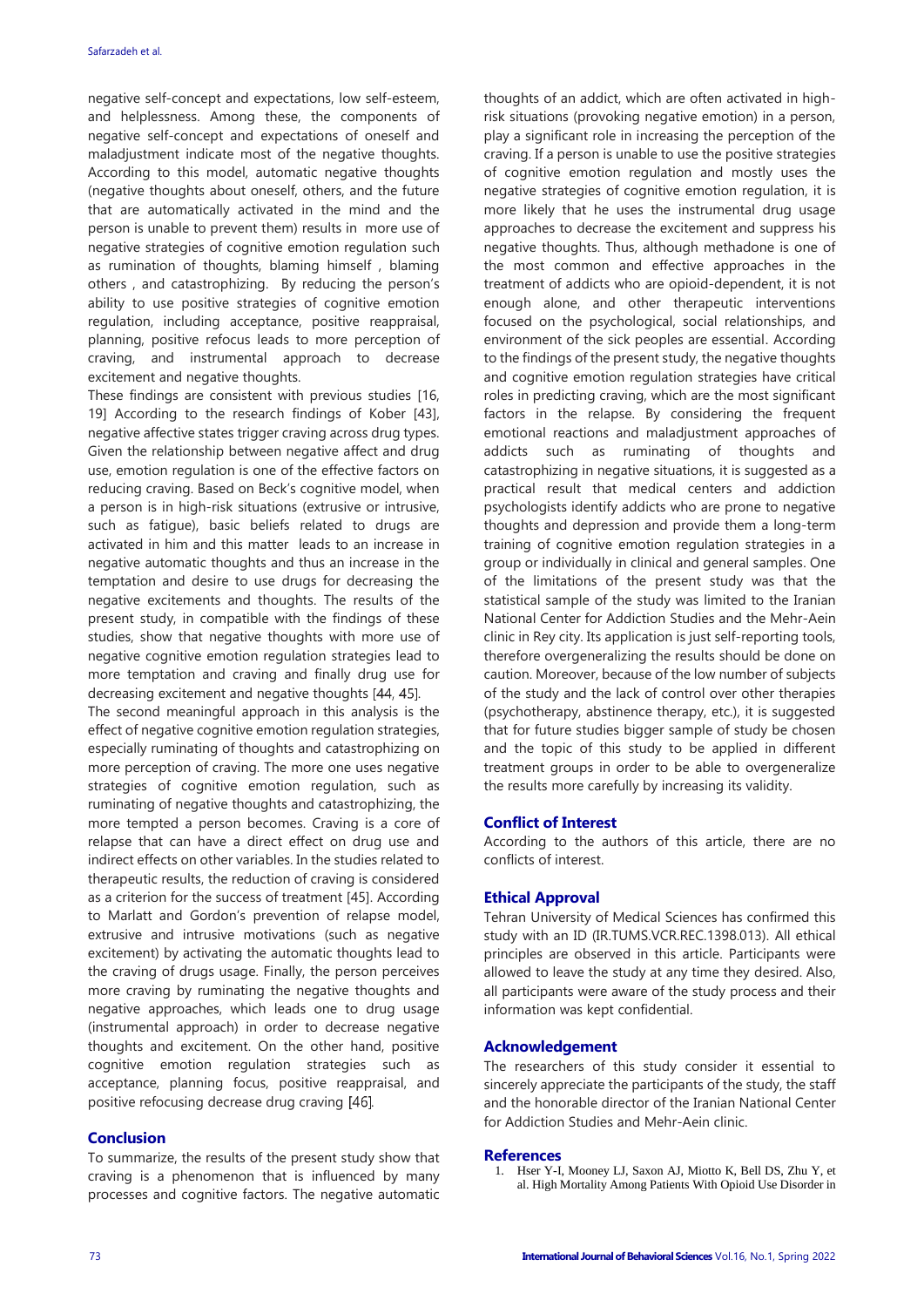a Large Healthcare System. J Addict Med. 2017;11(4):315-9. doi: [10.1097/ADM.0000000000000312](https://dx.doi.org/10.1097%2FADM.0000000000000312)

- 2. Isbell H, Vogel VH. The addiction liability of methadon (amidone, dolophine, 10820) and its use in the treatment of the morphine abstinence syndrome. American Journal of Psychiatry. 1949;105(12):909-14. doi:: [10.1176/ajp.105.12.909](https://doi.org/10.1176/ajp.105.12.909)
- 3. Ries RK, Fiellin DA, Miller SC, Saitz R. The ASAM principles addiction medicine: Lippincott Williams&Wilkins;2014.Retrievedfro[m](https://books.google.com/books?id=j6GGBud8DXcC) <https://books.google.com/books?id=j6GGBud8DXcC>
- 
- 4. Gunne LM, Grönbladh L. The Swedish methadone maintenance program. Social and medical aspects of drug abuse: Springer; 1984. p. 205-13. [doi: 10.1007/978-94-011-6320-0\\_19](doi:%2010.1007/978-94-011-6320-0_19)
- 5. Amato L, Davoli M, Perucci CA, Ferri M, Faggiano F, Mattick RP. An overview of systematic reviews of the effectiveness of opiate maintenance therapies: available evidence to inform clinical practice and research. Journal of substance abuse treatment. 2005;28(4):321-9. <https://doi.org/10.1016/j.jsat.2005.02.007>
- 6. Naji L, Dennis BB, Bawor M, Plater C, Pare G, Worster A, et al. A prospective study to investigate predictors of relapse among patients with opioid use disorder treated with methadone. Substance abuse: research and treatment. 2016; 10: SART. S37030. <https://doi.org/10.4137%2FSART.S37030>
- 7. Fareed A, Vayalapalli S, Stout S, Casarella J, Drexler K, Bailey SP. Effect of methadone maintenance treatment on heroin craving, a literature review. Journal of addictive diseases. 2010;30(1):27-38.
- <https://doi.org/10.1080/10550887.2010.531672>
- 8. O'Brien C. Addiction and dependence in DSM- V. Addiction.<br>2011:106(5):866-7. https://doi.org/10.1111/i.1360[https://doi.org/10.1111/j.1360-](https://doi.org/10.1111/j.1360-0443.2010.03144.x) [0443.2010.03144.x](https://doi.org/10.1111/j.1360-0443.2010.03144.x)
- 9. Bottlender M, Soyka M. Impact of craving on alcohol relapse during, and 12 months following, outpatient treatment. Alcohol and Alcoholism. 2004;39(4):357-61. <https://doi.org/10.1093/alcalc/agh073>
- 10. Kavanagh D, Connor J. Craving: A research update: Editorial to a special issue. Addictive behaviors. 2013;38(2):1499-500. <https://doi.org/10.1016/j.addbeh.2012.08.001>
- 11. Kleykamp BA, Weiss RD, Strain EC. Time to reconsider the role of craving in opioid use disorder. JAMA psychiatry. 2019;76(11):1113-4.<doi:10.1001/jamapsychiatry.2019.1839>
- 12. Nosen E, Woody SR. Acceptance of cravings: How smoking cessation experiences affect craving beliefs. Behaviour research and therapy. 2014;59:71-81. <https://doi.org/10.1016/j.brat.2014.05.003>
- 13. Nosen E, Woody SR. Applying lessons learned from obsessions: Metacognitive processes in smoking cessation. Cognitive<br>Therapy and Research. 2009:33(2):241-54. Therapy and Research. 2009;33(2):241-54. <https://psycnet.apa.org/doi/10.1007/s10608-007-9180-8>
- 14. Tiffany ST. A cognitive model of drug urges and drug-use behavior: role of automatic and nonautomatic processes. Psychological review. 1990;97(2):147. Retrieved from <https://www.safetylit.org/week/journalpage.php?jid=3720>
- 15. Beck A, Alford B. Depression: causes and treatment University of Pennsylvania Press. Philadelphia, PA. 1967.
- 16. Saladin ME, Gray KM, Carpenter MJ, LaRowe SD, DeSantis SM, Upadhyaya HP. Gender differences in craving and cue reactivity to smoking and negative affect/stress cues. The American journal on addictions. 2012;21(3):210-20. <https://doi.org/10.1111/j.1521-0391.2012.00232.x>
- 17. Sinha R, Catapano D, O'Malley S. Stress-induced craving and stress response in cocaine dependent individuals. stress response in cocaine dependent individuals.<br>Psychopharmacology. 1999;142(4):343-51. Psychopharmacology. <https://doi.org/10.1007/s002130050898>
- 18. Childress AR, Ehrman R, McLellan AT, MacRae J, Natale M, O'Brien CP. Can induced moods trigger drug-related responses in opiate abuse patients? Journal of substance abuse treatment. 1994;11(1):17-23. [https://doi.org/10.1016/0740-](https://doi.org/10.1016/0740-5472(94)90060-4) [5472\(94\)90060-4](https://doi.org/10.1016/0740-5472(94)90060-4)
- 19. Cooney NL, Litt MD, Morse PA, Bauer LO, Gaupp L. Alcohol cue reactivity, negative-mood reactivity, and relapse in treated alcoholic men. Journal of abnormal psychology.<br>1997;106(2):243. https://psycnet.apa.org/doi/10.1037/0021[https://psycnet.apa.org/doi/10.1037/0021-](https://psycnet.apa.org/doi/10.1037/0021-843X.106.2.243) [843X.106.2.243](https://psycnet.apa.org/doi/10.1037/0021-843X.106.2.243)
- 20. Seo D, Lacadie CM, Tuit K, Hong K-I, Constable RT, Sinha R. Disrupted ventromedial prefrontal function, alcohol craving, and subsequent relapse risk. JAMA psychiatry. 2013;70(7):727-39. <doi:10.1001/jamapsychiatry.2013.762>
- 21. Serre F, Fatseas M, Swendsen J, Auriacombe M. Ecological momentary assessment in the investigation of craving and substance use in daily life: a systematic review. Drug and alcohol dependence. 2015;148:1-20. <https://doi.org/10.1016/j.drugalcdep.2014.12.024>
- 22. Shadur JM, Lejuez CW. Adolescent substance use and comorbid psychopathology: Emotion regulation deficits as a transdiagnostic risk factor. Current addiction reports. 2015;2(4):354-63[. https://doi.org/10.1007/s40429-015-0070-y](https://doi.org/10.1007/s40429-015-0070-y)
- 23. EJEI J, GHOLAMALI LM, ERAMI H. Comparison of emotional regulation in substance abusers and normal subjects. 2015. Retrieved from<https://new.sid.ir/>
- 24. Garland EL, Hanley AW, Bedford CE, Zubieta J-K, Howard MO, Nakamura Y, et al. Reappraisal deficits promote craving and emotional distress among chronic pain patients at risk for prescription opioid misuse. Journal of Addictive Diseases. 2018;37(1-2):14-22. <https://doi.org/10.1080/10550887.2018.1459148>
- 25. Ghanbarizarandi Z, Hasani J, Mohammadkhani S, Hatami M. The assessment of difficulty in emotion regulation and craving based on the sensitivity of brain-behavioral systems and levels of loneliness. Neuropsychology. 2018;4(13):47-66. Retrieved fro[m](file:///C:/Users/SAF/Desktop/Neuropsychology)  [Neuropsychology](file:///C:/Users/SAF/Desktop/Neuropsychology)
- 26. John OP, Gross JJ. Individual differences in emotion regulation. Handbook of emotion regulation. 2007:351-72. Retrievedfro[m](https://books.google.com/books?id=j6GGBud8DXcC) <https://books.google.com/books?id=j6GGBud8DXcC>
- 27. Troy AS. Cognitive reappraisal ability as a protective factor: resilience to stress across time and context:UniversityofDenver;2012. <https://digitalcommons.du.edu/etd/659>
- 28. Aldao A, Nolen-Hoeksema S, Schweizer S. Emotion-regulation strategies across psychopathology: A meta-analytic review. Clinical psychology review. 2010; 30(2): 217-37. <https://doi.org/10.1016/j.cpr.2009.11.004>
- 29. Hasani J. The psychometric properties of the cognitive emotion regulation questionnaire (CERQ). Journal of clinical psychology. 2010;2(3):73-84. Retrieved fro[m https://new.sid.ir/](https://new.sid.ir/)
- 30. Szeto EH, Schoenmakers TM, van de Mheen D, Snelleman M, Waters AJ. Associations between dispositional mindfulness, craving, and drinking in alcohol-dependent patients: An ecological momentary assessment study. Psychology of Addictive Behaviors. 2019:33(5):431. Addictive Behaviors. 2019:33(5):431. <https://psycnet.apa.org/doi/10.1037/adb0000473>
- 31. Krahn DD, Bohn MJ, Henk HJ, Grossman JL, Gosnell B. Patterns of urges during early abstinence in alcohol-dependent subjects. American Journal on Addictions. 2005;14(3): 248-55. <https://doi.org/10.1080/10550490590949424>
- 32. Kuepper R, Oorschot M, Myin‐ Germeys I, Smits M, Van Os J, Henquet C. Is psychotic disorder associated with increased levels of craving for cannabis? An Experience Sampling study. Acta psychiatrica scandinavica. 2013;128(6):448-56. <https://doi.org/10.1111/acps.12078>
- 33. Lukasiewicz M, Fareng M, Benyamina A, Blecha L, Reynaud M, Falissard B. Ecological momentary assessment in addiction. Expert review of neurotherapeutics. 2007;7(8):939-50. <https://doi.org/10.1586/14737175.7.8.939>
- 34. Todd M, Armeli S, Tennen H, Carney MA, Ball SA, Kranzler HR, et al. Drinking to cope: a comparison of questionnaire and electronic diary reports. Journal of studies on alcohol. 2005;66(1):121-9[. https://doi.org/10.15288/jsa.2005.66.121](https://doi.org/10.15288/jsa.2005.66.121)
- 35. Hollon SD, Kendall PC. Cognitive self-statements in depression: Development of an automatic thoughts questionnaire. Cognitive<br>therapy and research. 1980;4(4):383-95. therapy and research. 1980;4(4):383-95. <https://doi.org/10.1007/BF01178214>
- 36. GOLPARVAR M, KAMKAR M, Javadi S. Relation between just world beliefs for self and others with general health, life satisfaction, positive and negative affect and automatic thoughts. 2007. Retrieved from<https://new.sid.ir/>
- 37. Foroozan S. The Effectiveness of Therapeutic Hope on the Automotic Negative Thoughts of Addicts Leaving the City of Rudsar (Persian) [MSc. Thesis]. Tehran: University of Allameh Tabatabai; 2015.
- 38. Arianakia E, Hasani J. Impulsivity and cognitive emotion regulation strategies in patients with bipolar-and major depressive disorders. Advances in Cognitive Science. 2014;16(2):1-10. Retrieved from [https://icssjournal.ir/index.php?sid=1&slc\\_lang=en](https://icssjournal.ir/index.php?sid=1&slc_lang=en)
- 39. Garnefski N, Kraaij V. Cognitive emotion regulation questionnaire–development of a short 18-item version (CERQ-